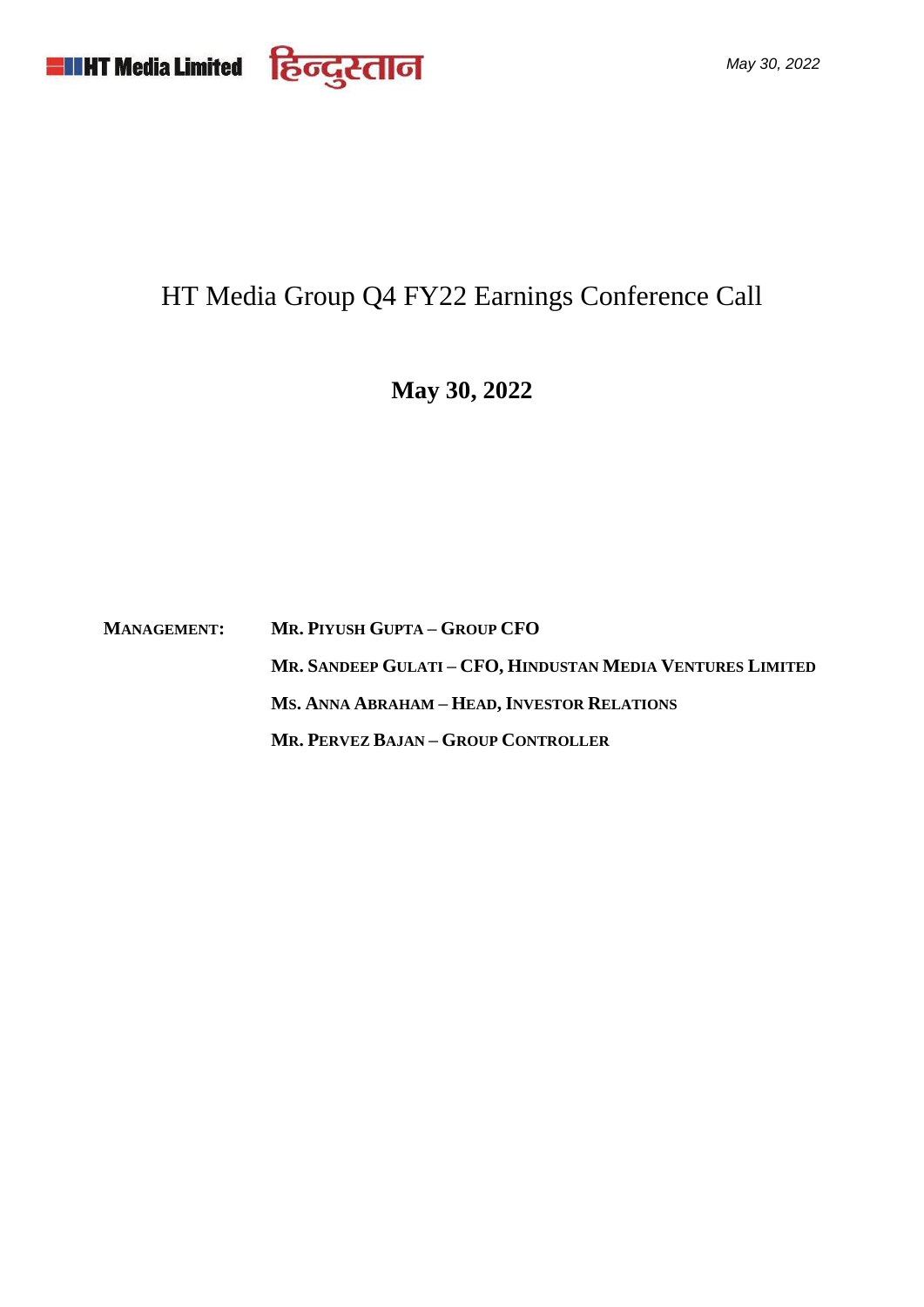

*May 30, 2022*

| Amit Madaan:  | Good morning ladies and gentleman. I am Amit Madaan from the<br>Investor Relations team at HT Media Group. I would like to welcome you<br>all to our Q4FY22 and FY21-22 earnings webinar.                                                                                                                                                                                                                                                                                                                                                                                 |
|---------------|---------------------------------------------------------------------------------------------------------------------------------------------------------------------------------------------------------------------------------------------------------------------------------------------------------------------------------------------------------------------------------------------------------------------------------------------------------------------------------------------------------------------------------------------------------------------------|
|               | Kindly note that all participants will be in a listen only mode and there<br>will be an opportunity for all, to ask questions, once the presentation<br>concludes. Now, I hand over the call to Ms Anna Abraham, Head -<br>Investor Relations. Thank you and over to you Anna.                                                                                                                                                                                                                                                                                            |
| Anna Abraham: | Thank you, Amit. A very good morning to everyone. On behalf of HT<br>Media Group, I welcome you all to our earnings webinar to discuss the<br>financial results of the quarter and the full year FY2021-22. On the call<br>with me today are Mr. Piyush Gupta, Group CFO; Mr. Sandeep Gulati,<br>CFO of Hindustan Media Ventures Limited; Mr. Pervez Bajan, Group<br>Controller; and members of my Investor Relations team.                                                                                                                                               |
|               | The financial result of Hindustan Media Ventures Limited was declared<br>last Thursday, the 26 <sup>th</sup> and the result of HT Media Limited was released<br>last Friday on the $27th$ . I hope all of you had an opportunity to go through<br>the results. We will be discussing the highlights of the same on today's<br>call. Kindly note that our remarks will track for the presentation on the<br>Zoom webinar. This presentation, along with the financial statement, is<br>available on stock exchanges and the Investor Relations section of our<br>websites. |
|               | I'm now on Slide 2 of our presentation, which has captured the disclaimer<br>regarding forward-looking statements. This is on your screens right now.<br>As per practice, we do not provide specific revenue or earnings guidance<br>and I request you to keep in mind the above guidance with regard to all<br>the discussions that happen during the course of the call today.                                                                                                                                                                                          |
|               | Moving on to Slide 3. The next slide gives our Chairperson's comments<br>on the performance of the company for the quarter and I quote;                                                                                                                                                                                                                                                                                                                                                                                                                                   |
|               | "In the last financial year, economic and commercial activities remained<br>volatile on account of a multitude of external factors. In the first part of<br>the year, the second wave of the pandemic affected lives, livelihoods and<br>businesses. As the wave subsided, business activity picked up and was                                                                                                                                                                                                                                                            |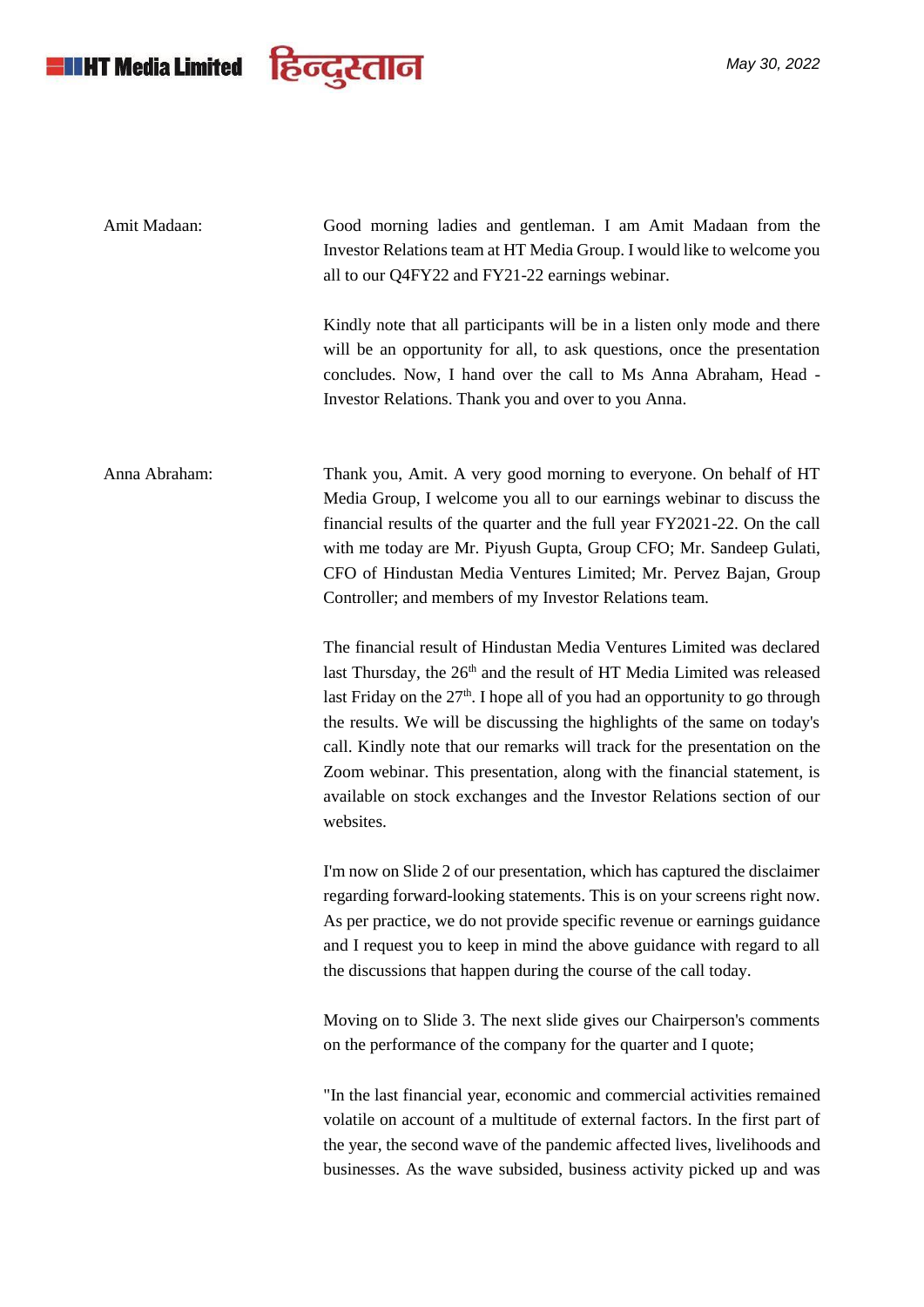

supported in the third quarter of the financial year by the annual festive season. However, the last quarter of the year saw some disruption on account of the third wave of COVID-19 caused by the Omicron variant; geopolitical factors such as Russia's invasion of Ukraine, which resulted in high inflation; and a sharp rise in commodity prices.

Against this backdrop, advertising revenue from our Print and Radio businesses in the last quarter have grown over last year, owing to sustained efforts of our teams and gradual improvement in the business environment. Circulation revenues too are on an upswing. Digital revenue grew handsomely. The full year saw good growth in revenue across businesses and higher operating profit margins. In the current financial year, we hope to build on the momentum we saw last year and do even better across businesses. The external environment does pose some challenges, and we will be monitoring and adapting to these as events unfold. As always, we remain committed to providing incredible and engaging news, information and entertainment content to our audiences."

Moving on to Slide 4. This slide captures the agenda for today. We will begin the performance update with comments on our consolidated financials for the fourth quarter and full year, which will be followed by detailed remarks on our Print, Digital and Radio businesses. We will open for Q&A after the presentation concludes. With this, I hand over the call to the Group CFO, Mr. Piyush Gupta.

Piyush Gupta: Thank you, Anna, and good morning, everyone. Welcome to our results call. I am on Slide 6, the consolidated financial summary.

> As you can see, on a full year basis, our total revenues grew 26% to Rs. 1,678 crores and our EBITDA grew to Rs. 204 crores, a growth of 127%. Improvement in EBITDA with a 12% margin compared to 7% in FY21 despite impact of multiple COVID waves during the fiscal and also the escalated newsprint prices, which we will be speaking about subsequently.

> However, in the second half of the year, we had a better performance with EBITDA coming at Rs. 164 crores versus the first half of Rs. 40 crores. Consolidated PAT, as you can see was at Rs. 19 crores in FY22 versus Rs. 65 crores loss last year, which is an improvement of Rs. 84 crores, and the cash position remains strong within the Group.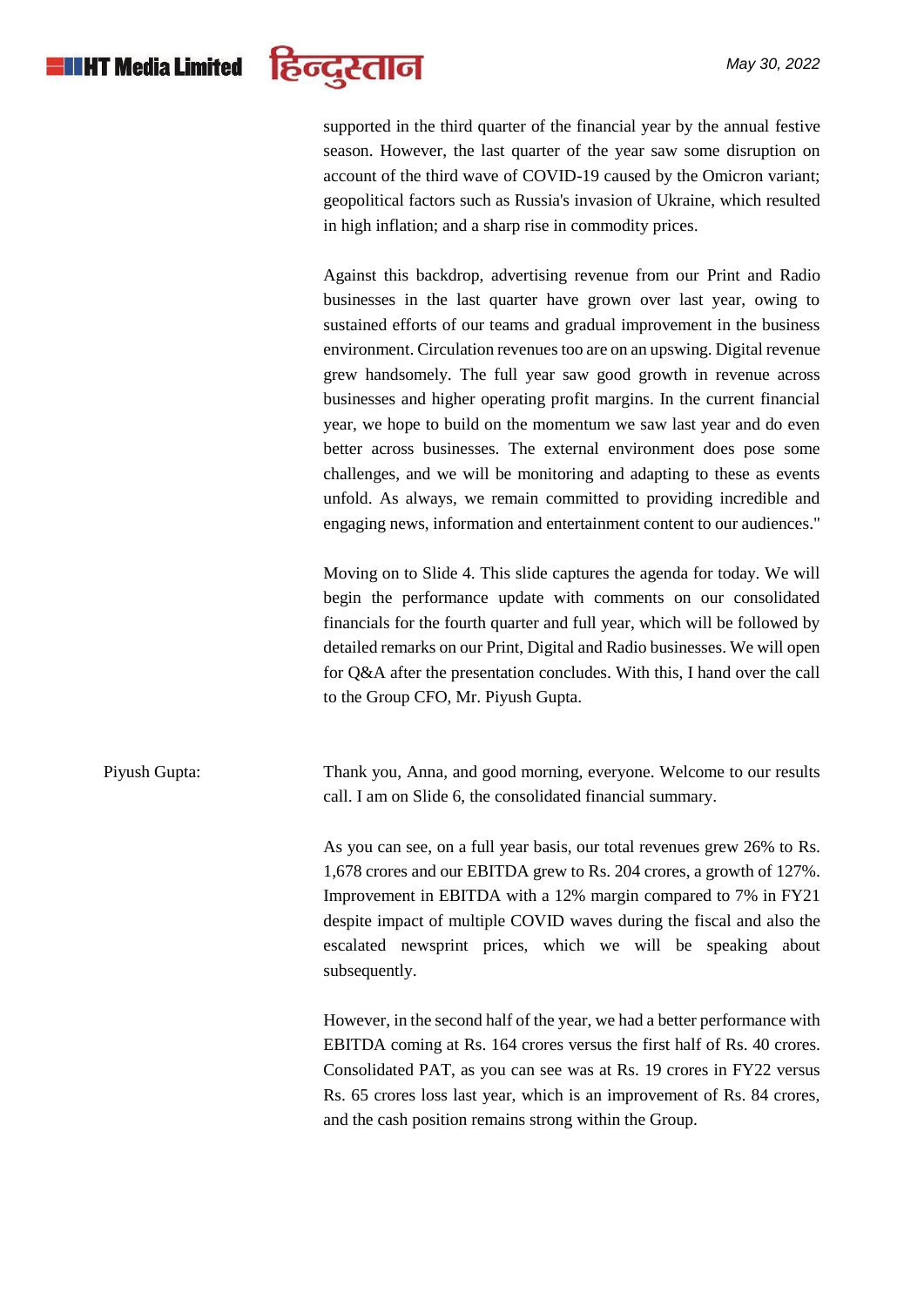

Moving on. If I drill down on the business unit performance and we first look at the Print performance. On a full year basis, the Print revenues grew 33% to Rs. 950 crores from Rs. 717 crores last year. Circulation revenues also saw a handsome increase of 17% to Rs. 211 crores. As a consequence, operating revenue grew 33% to Rs. 1,269 crores with operating EBITDA at Rs. 120 crores with a 9% margin. For Q4FY22, EBITDA was at last year's level, this despite higher newsprint prices is a commendable achievement because the newsprint prices have grown substantially since the second quarter of the fiscal.

Moving on. If you have a deeper look into our English Print media business, our Ad revenues on a quarterly basis have grown 12% YoY. And on a full year basis, have grown 46% YoY. Our Circulation revenues on a quarterly basis have grown 122% YoY, and our full year growth is 130% YoY. If we drill it down, certain categories such as Real Estate, Banking & Finance FMCG, Education and Entertainment grew; while Retail, Industrial and E-commerce remained subdued.

If we have the same look at our Hindi Print business, our quarterly Ad revenues grew 1% Y-o-Y. On a full year basis, they grew 20% YoY. Our Circulation revenue grew 3% on a quarterly basis and 7% on a full year basis. These numbers are all YoY. At a category level, categories such as Retail, Banking & Finance, Health & Fitness grew; while Auto, FMCG and Education remained subdued.

Our Radio performance, the full year Radio revenue grew to Rs. 101 crores at 37% growth YoY; and regarding operating EBITDA, we were able to curtail our losses to Rs. 15 crores as against loss of Rs. 62 crores last year. Operating EBITDA loss has been substantially reduced. And this is the second consecutive quarter where we managed to turn in EBITDA breakeven to a marginal EBITDA profit sequentially.

Moving on to our last segment, our Digital performance. As you can see, our operating revenues have grown quite substantially at 47% to Rs. 132 crores with operating EBITDA coming at virtually breakeven and full year EBITDA is around the breakeven levels. With that, we come to the end of the presentation. And I hand it back to the Moderator.

Moderator: Thank you Piyush, we will now begin the Q&A session. To ask a question the participant can use the raise hand option on Zoom. Before asking, please introduce yourself. Please restrict to two questions per participant,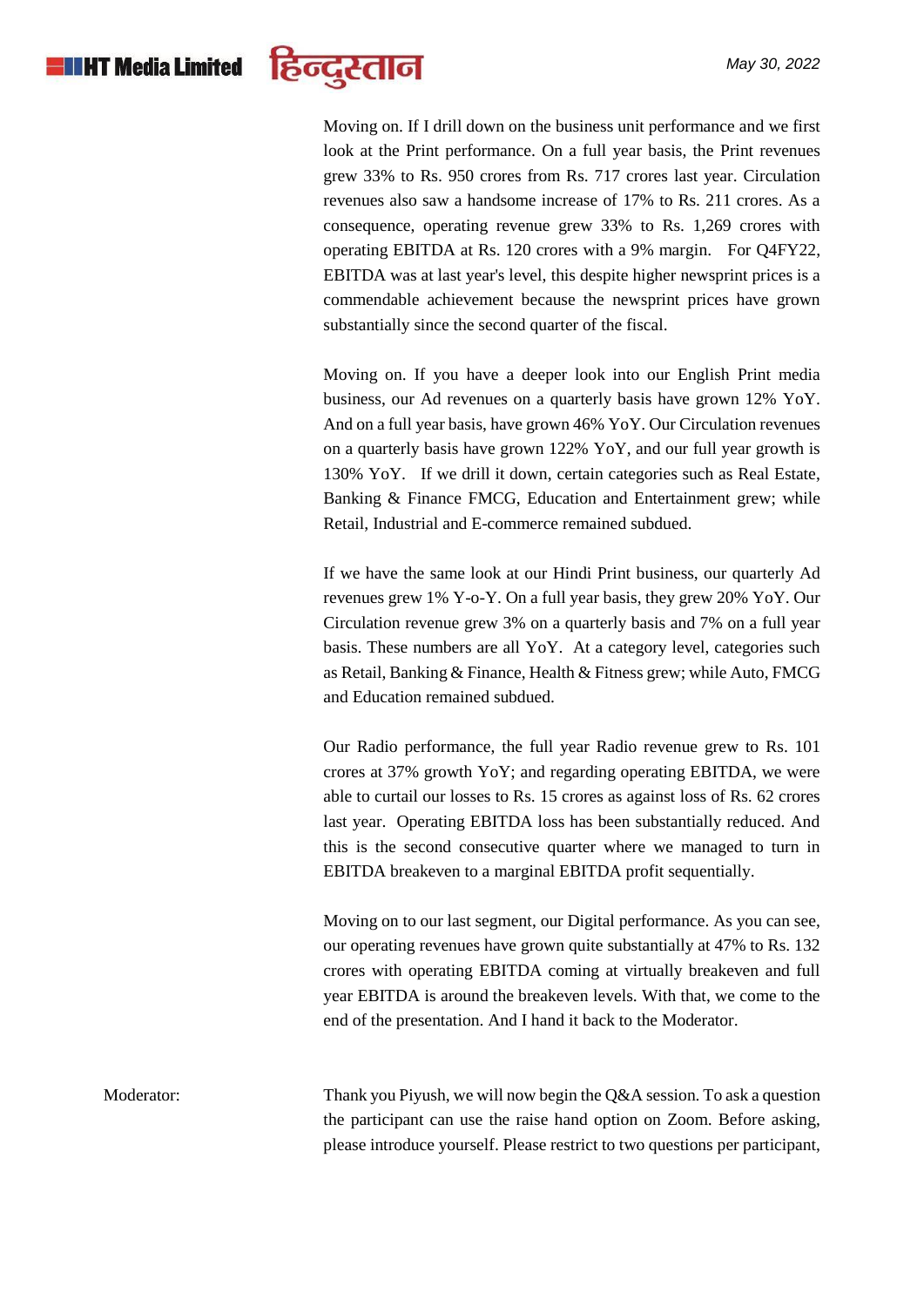## **HIHT Media Limited**



so that we're able to address questions from all participants. We will wait for a couple of seconds, while the question queue assembles.

Moderator: The first question is from Mr. Pawan Tarodia, please unmute yourself and ask your question.

Pawan Tarodia: My question is regarding HMVL. We have seen almost a similar level of cash in this year as well. But for last 2-3 years, I don't see any plans for better utilization of that cash, like it's just giving some interest income, but that is also fluctuating. Any concrete plans on utilization of that cash?

Piyush Gupta: Thank you Pawan for the question. So, there are 2 parts to your question. First of all, interest income, it's not a little bit of interest income. It's a reasonably well-governed treasury. So, if you look at the details of the interest income, it's a substantial 10% post-tax kind of yield that cash is earning. However, having said that, as you are aware, in HMVL, we are already incubating our HT Labs business. This business is still at a nascent stage, but very soon, we will be coming to the market and highlighting the various things that we are deploying this cash on to build all the businesses and properties that are future facing. There is a clear plan to utilize this cash but as you know, HMVL right now has a substantial amount of cash on the balance sheet. But we will not unnecessarily do things which we shouldn't be doing with this cash, but we'll be investing this cash to create businesses for future and you'll be soon hearing from us.

Moderator: The next question is from the line of Mr. Anurag Poddar.

Anurag Poddar: Piyush, I have one question with respect to the Digital business. So, from what I understand, there was a plan by the company to merge all these group assets like Digicontent and the Radio business and all those which are separately listed. So, what are the plans over there? And secondly, there was a sharp growth, so what led to that sharp up-growth? Or maybe we are looking at something bigger into that because the competitors are doing large investments into that.

Piyush Gupta: Anurag, just tell me the second part of the question. First part, I've understood.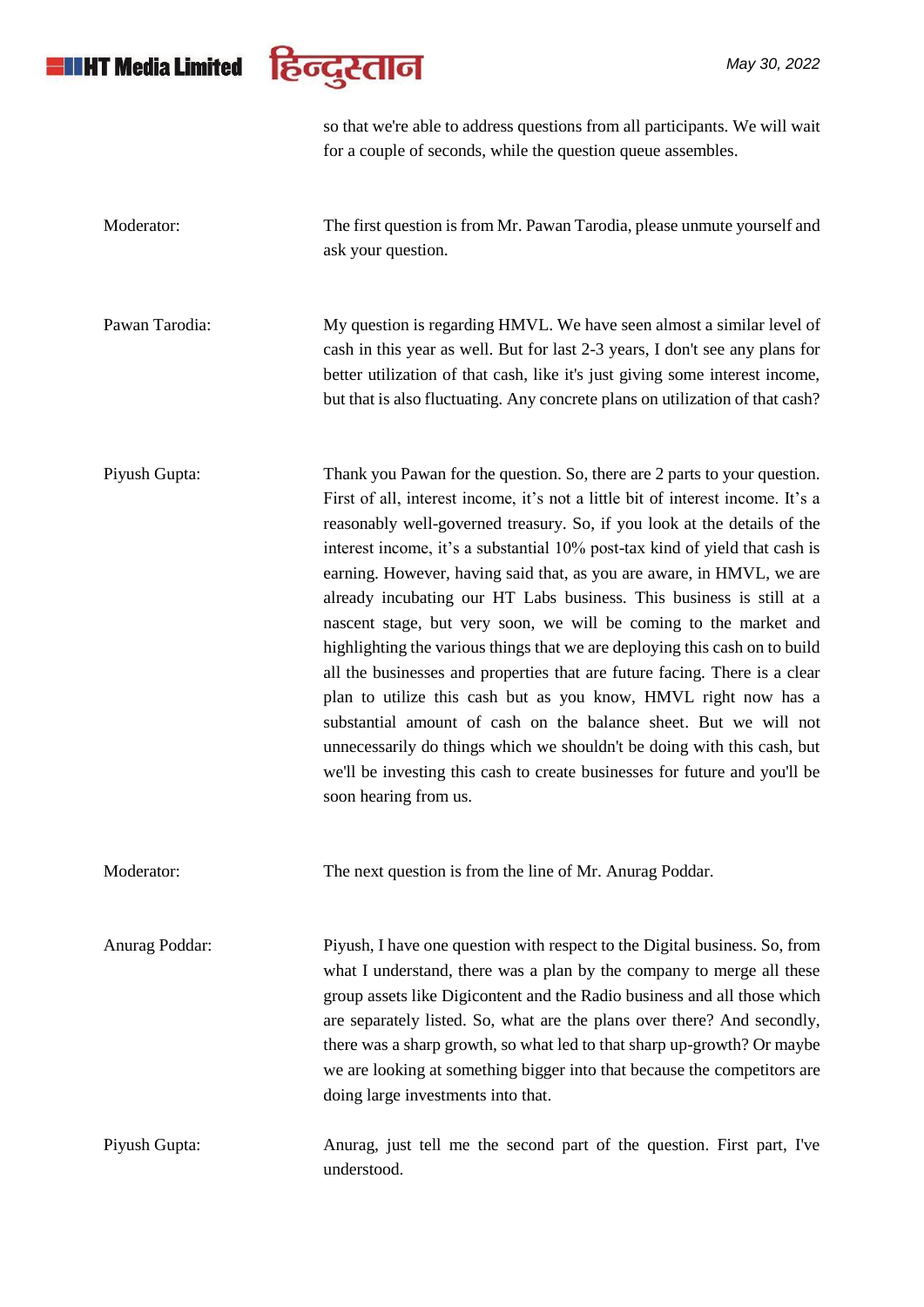# **ENIT Media Limited**



Anurag Poddar: What are the growth plans for the Digital business?

*May 30, 2022*

Piyush Gupta: First, on the scheme of reorganization that we had proposed, which unfortunately because the shareholders did not accede to, couldn't go ahead. Now, we definitely still believe that we have to again put down some scheme, which is acceptable to the shareholders. Because the whole thought process was that we have to put a lot of growth capital into our digital companies and our radio business, which is now again coming back from a COVID overhang. And hence, we had proposed the scheme. The investors have at this point in time, not acceded to the scheme. So we will have to come back with a new plan and you will hear from us, but we definitely want to do that in the larger interest of all the shareholders, majority and minority. As far as the Digital businesses are concerned, as I just was articulating earlier, that we are investing in our labs business in HMVL, and these are all digital businesses, which are future-facing businesses. They are at various stages of construction, and we have done a soft launch of some of these businesses. I don't want to specifically call them out at this point in time. But sooner rather than later, we will be taking these products to market, and we are already testing the monetization of these products. So, a substantial investment will happen behind these digital products which will create a sustainable revenue stream and hence, they'll be all accretive from a shareholder perspective. But it will take some time. We've been at it for some time. I hope that answers your question. Anurag Poddar: I have a follow-up on this. Does that mean maybe you would rework the plans on that merger again? Because that's a time-consuming business, right? Approvals from NCLT and all. Piyush Gupta: It is a very time-consuming thing, Anurag. Actually, I feel slightly sad that the shareholders did not bless this whole scheme, but we will have to have some scheme whereby we can drive the synergies between our legacy media businesses and the new businesses that we are creating and we will sell the messages again to the shareholder. But as you know, under the SEBI process, the shareholders will have to bless this thing.

Otherwise, it will not go forward.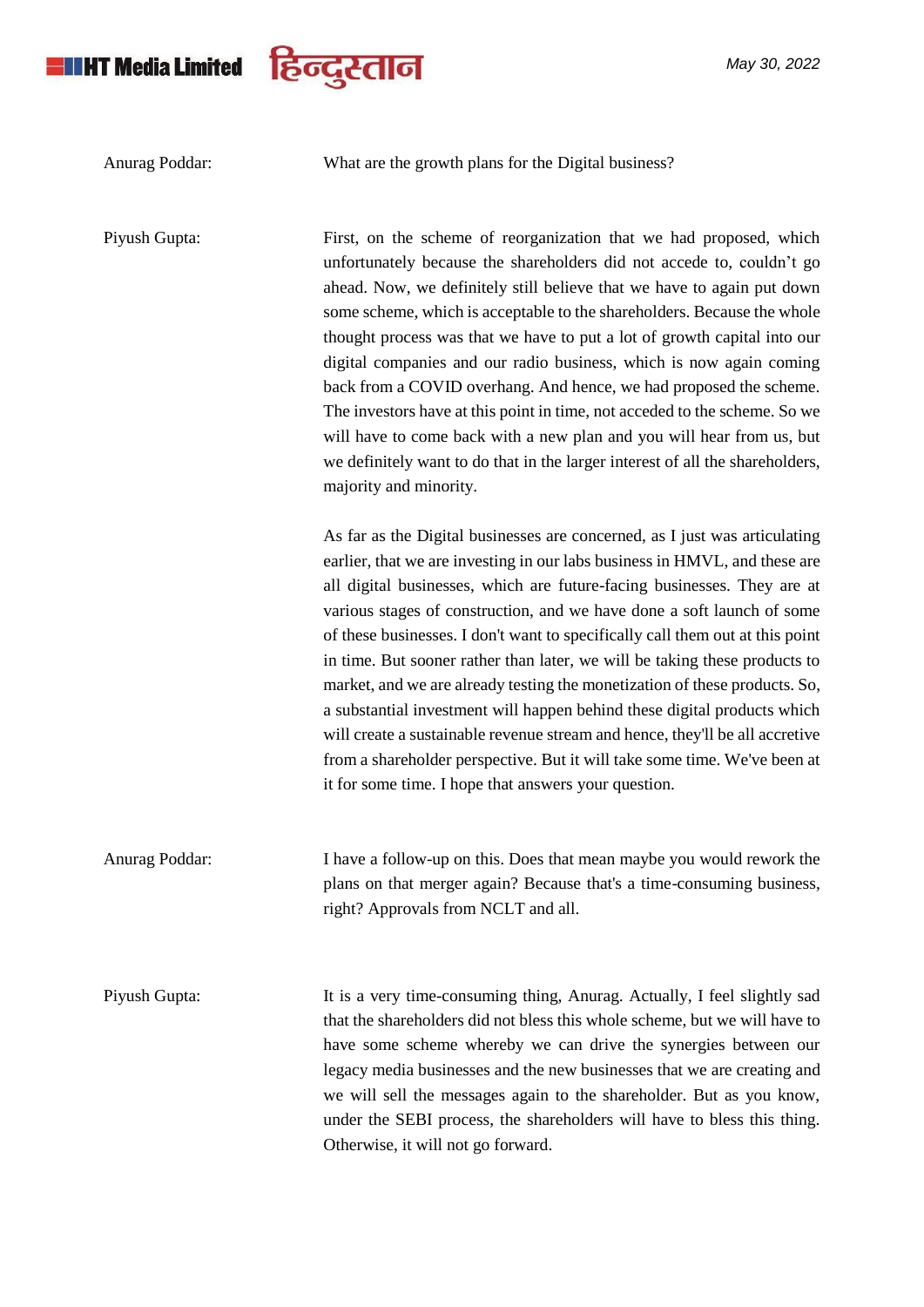

| Anurag Poddar: | Okay. So what business is HT Media in, with the Digital business? And<br>what is difference in what DigiContent does and what is here? Because<br>for a layman you cannot make out even on the product side.                                                                                                                                                                                                                                                                                                                                                                                                                                                                                                                                                                                                                                                                                                                                                                                                                                                                                                                                                                                                                                                                                                                                                                                                       |
|----------------|--------------------------------------------------------------------------------------------------------------------------------------------------------------------------------------------------------------------------------------------------------------------------------------------------------------------------------------------------------------------------------------------------------------------------------------------------------------------------------------------------------------------------------------------------------------------------------------------------------------------------------------------------------------------------------------------------------------------------------------------------------------------------------------------------------------------------------------------------------------------------------------------------------------------------------------------------------------------------------------------------------------------------------------------------------------------------------------------------------------------------------------------------------------------------------------------------------------------------------------------------------------------------------------------------------------------------------------------------------------------------------------------------------------------|
| Piyush Gupta:  | On the product side, let me try to paint a big picture. On the Digicontent,<br>most of our news media products on digital platform reside in Digicontent<br>Limited, which have historically been there. Whereas in HT Media, there<br>are online recruitment, online entertainment products and we did the<br>acquisition of VCCircle, which is the publication in the VC and PE stage<br>and the new companies, fundraising and so on and so forth. However, we<br>are now incubating a lot of businesses in this part of the business, not in<br>Digicontent. And hence, at some point in time, we would like to integrate<br>and kind of take this whole piece to the market forward.                                                                                                                                                                                                                                                                                                                                                                                                                                                                                                                                                                                                                                                                                                                          |
|                | The new businesses that we are incubating are not in the news space. So,<br>there will be new businesses and they will be creating an independent<br>revenue stream. That's broadly how our digital business has panned out.                                                                                                                                                                                                                                                                                                                                                                                                                                                                                                                                                                                                                                                                                                                                                                                                                                                                                                                                                                                                                                                                                                                                                                                       |
| Moderator:     | The next question is from the line of Mr. Sumit Poddar.                                                                                                                                                                                                                                                                                                                                                                                                                                                                                                                                                                                                                                                                                                                                                                                                                                                                                                                                                                                                                                                                                                                                                                                                                                                                                                                                                            |
| Sumit Poddar:  | What is the outlook for advertisement revenues? And similarly, on the<br>raw material side, how would you look at the newsprint cost?                                                                                                                                                                                                                                                                                                                                                                                                                                                                                                                                                                                                                                                                                                                                                                                                                                                                                                                                                                                                                                                                                                                                                                                                                                                                              |
| Piyush Gupta:  | Sumit, had you asked me this question at the end of December, just after<br>we had exited the festive season, I would have said that our outlook on<br>the Ad revenues is very bullish, and we saw that happening. But then<br>Omicron came in January. And right now, we are all talking about<br>inflation and Central Bank taking actions and so on and so forth. So as<br>far as the outlook on revenue is concerned, I would say it's still good. We<br>have already built our plans, and we are going for a growth plan. But only<br>after let's say, this first quarter, we will get a clearer picture depending on<br>the macroeconomic situation. So that's the outlook on the revenue. As far<br>as the outlook on the raw material cost is concerned, unfortunately, the<br>outlook is slightly weak at this point in time. This commodity cycle on<br>newsprint that we have seen has already hit a peak, which has never been<br>witnessed before. And the geopolitical factors are definitely not helping.<br>So, I believe this commodity cycle is a slightly extended cycle. Though<br>we've been able to do some smart contracts and build up the inventory<br>slightly ahead of time. To have as much benefit to the P&L, but that can<br>only shift it by about a quarter. So, I personally believe the newsprint<br>situation is going to continue on an escalated level for another couple of |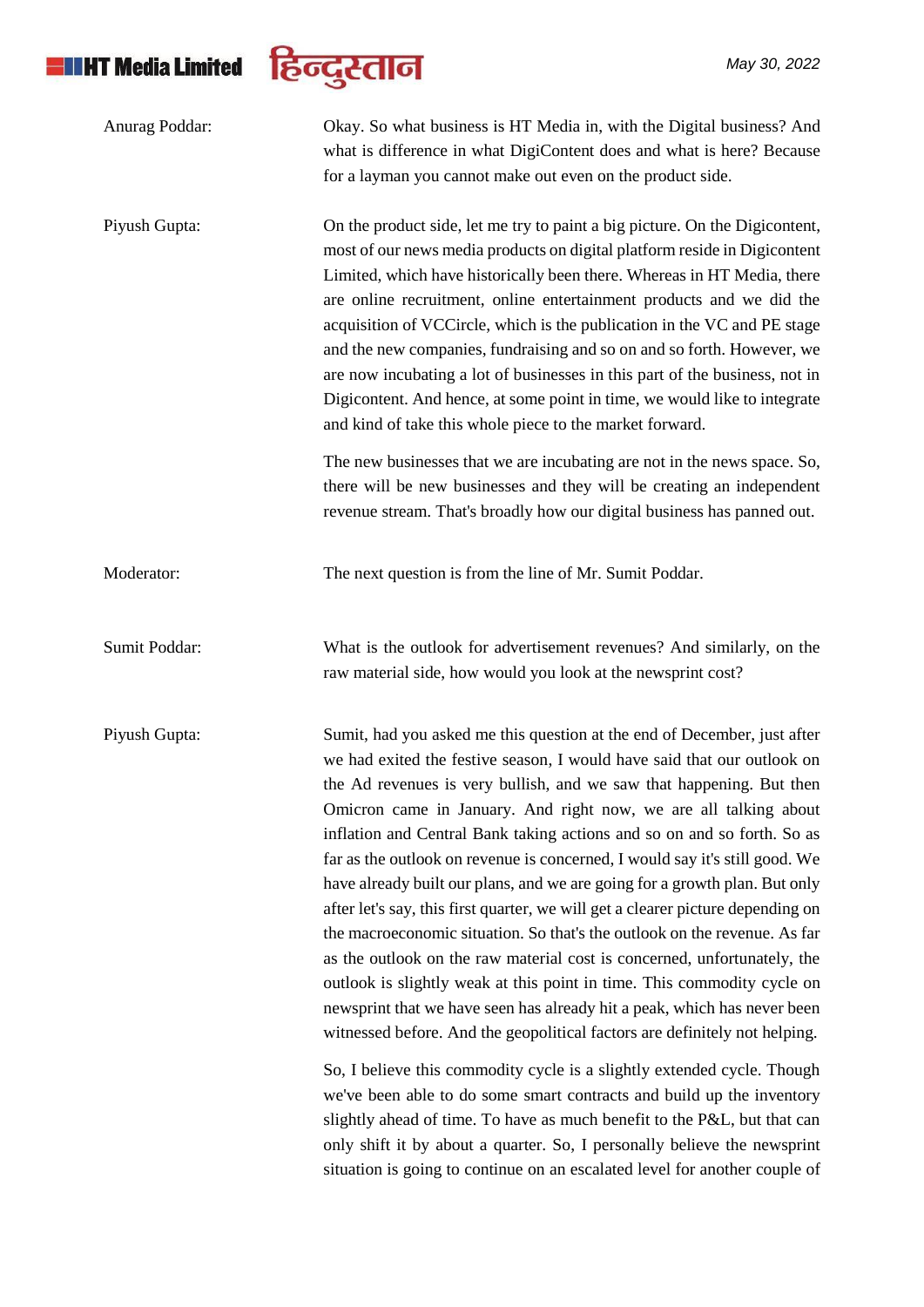# **ETHY Media Limited**



quarters before it peaks out and starts coming down. Look, eventually, it cannot stay there, and it cannot fall off the cliff very quickly, but I think it will be escalated for another couple of quarters.

| Sumit Poddar: | I was asking whether the customers are holding back on the spending? Or<br>is it that they are yet to come back in full swing?                                                                                                                                                                                                                                                                                                                                                                                                                                                                                                     |
|---------------|------------------------------------------------------------------------------------------------------------------------------------------------------------------------------------------------------------------------------------------------------------------------------------------------------------------------------------------------------------------------------------------------------------------------------------------------------------------------------------------------------------------------------------------------------------------------------------------------------------------------------------|
|               |                                                                                                                                                                                                                                                                                                                                                                                                                                                                                                                                                                                                                                    |
| Piyush Gupta: | Well, Sumit, I would say you'll have to go a little deeper. I mean, category<br>by category right now, as you see in the start-up world, things are<br>changing very rapidly. So that part of the business is slowing down. There<br>are some other parts of the businesses as I was articulating in my slide<br>earlier, which are holding back, and there are some segments which are<br>going ahead. So, I think overall, it's a mixed bag, but I would say, given<br>the macro situation, there's a little bit of pressure on advertisement, but I<br>believe more clarity will emerge after the first quarter of this fiscal. |
| Moderator:    | The next question is from the line of Mr. Yash.                                                                                                                                                                                                                                                                                                                                                                                                                                                                                                                                                                                    |

Yash: One question is with regards to HMVL. The new age business, which you are talking about, the Digital business, is this lying in HMVL now? Because we are seeing you have started giving segment separate unallocated amount worth Rs. 55 crores, if I'm not wrong. So, is it that this investment now lies in HMVL?

Piyush Gupta: Yes. So, I think my colleague, Anna, would like to speak about it. The simple answer is yes. But, Anna, please go ahead.

Anna Abraham: Yes. we have reported a segment called Digital. That revenues are part HT Media division and subsidiaries of HT Media. There is the New Businesses that we talked about incubating and that definitely lies in Hindustan Media Ventures Limited and is part of the unallocated segment there.

### Yash: And in your investor presentation, this unallocated segment goes where - - is it separate?

Anna Abraham: It is separate. This is unallocated. So, we only talk about Print, Radio and Digital in the investor presentation. Unallocated we do not talk about,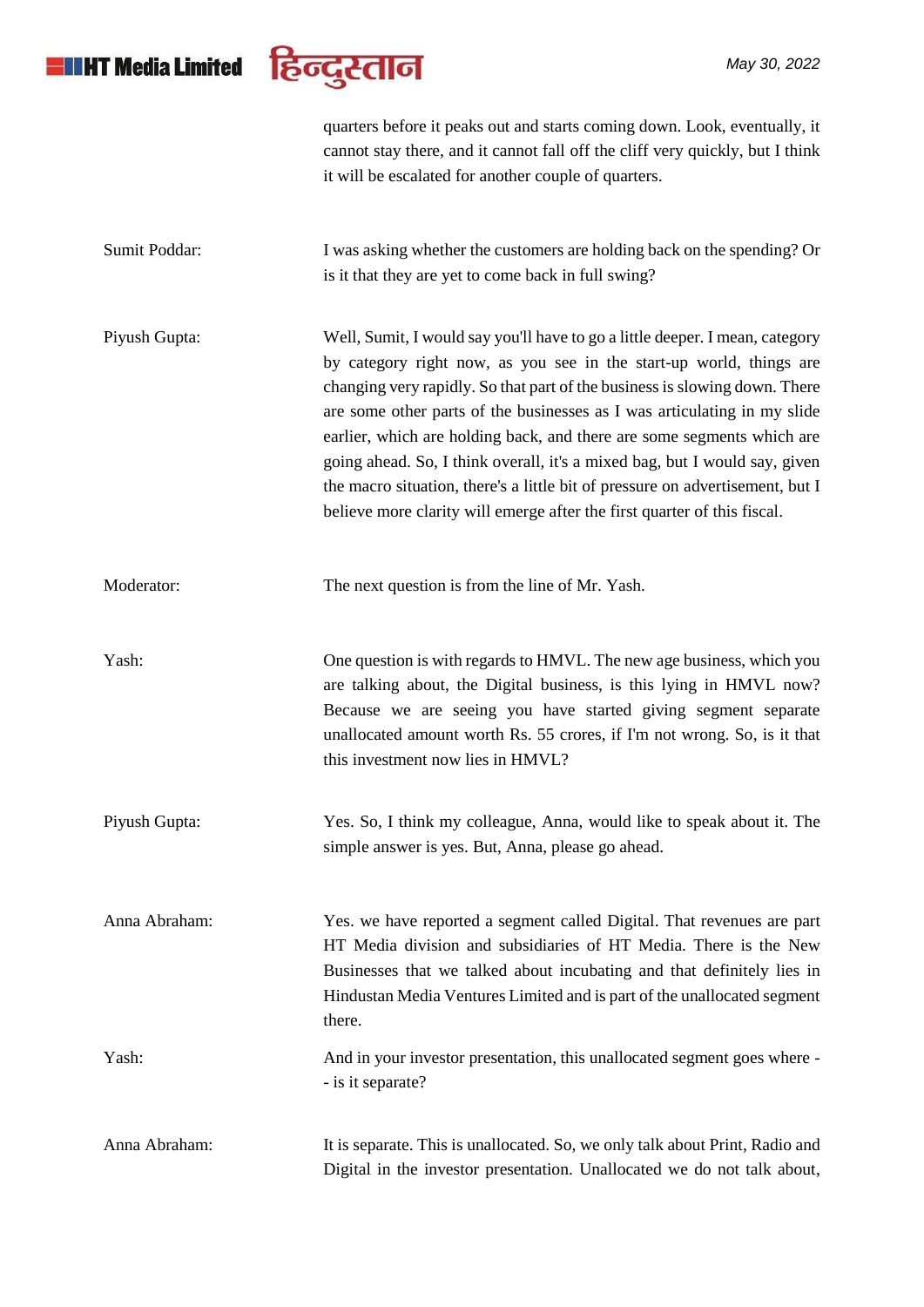

because till the incubation is at such a stage where there isn't an established business model, which we separately start tracking and reporting, it remains in unallocated. So, it's not covered as part of the presentation, it will be part of the total revenue, but not part of the business wise.

| Yash:         | Any revenue in Q4 from those businesses?                                                                                                                                                                                                                                                                                                                                                                                                             |
|---------------|------------------------------------------------------------------------------------------------------------------------------------------------------------------------------------------------------------------------------------------------------------------------------------------------------------------------------------------------------------------------------------------------------------------------------------------------------|
| Anna Abraham: | No.                                                                                                                                                                                                                                                                                                                                                                                                                                                  |
| Piyush Gupta: | So that's the point which I was making. We have still not taken those<br>products to the market. We are still in a testing stage once they are taken<br>into the market and the monetization starts, we will be bringing them into<br>a segment, so you'll get more clarity on this.                                                                                                                                                                 |
| Yash:         | Okay. And second question is your Print business, last year, when you<br>had reported Print business Q4 and full year, we were having operating<br>EBITDA of Rs. -6 Crore. And now this time when you have reported the<br>last year number, it is Rs. 126 crores. There is a very huge gap. It is almost<br>like Rs. 130 crores. So, what has shifted between this report and earlier<br>report.                                                    |
| Piyush Gupta: | Hold on, I'm a little confused, Anna would you like to respond. I don't<br>have that detail.                                                                                                                                                                                                                                                                                                                                                         |
| Yash:         | Last year's investor presentation FY '21, you reported operating EBITDA<br>of Print as Rs. -6 crore. And now this year the previous year number, it is<br>showing print EBITDA at Rs.126 crore. So, there is Rs. 130 crore we<br>have moved out. Some expenses might have moved out because revenue<br>looks similar, it seems some expense has got moved out to the tune. Can<br>throw some light on what is that Rs. 130 crores we have moved out. |
| Piyush Gupta: | I'll have to look at it. I'm seeing in the current investor presentation; the<br>comparable last year number is Rs. 126 crores, but you're saying in the<br>last year presentation, that was Rs. -6 crore. So, let me come back to you.<br>I really have to check that one. We will put in a note to you.                                                                                                                                            |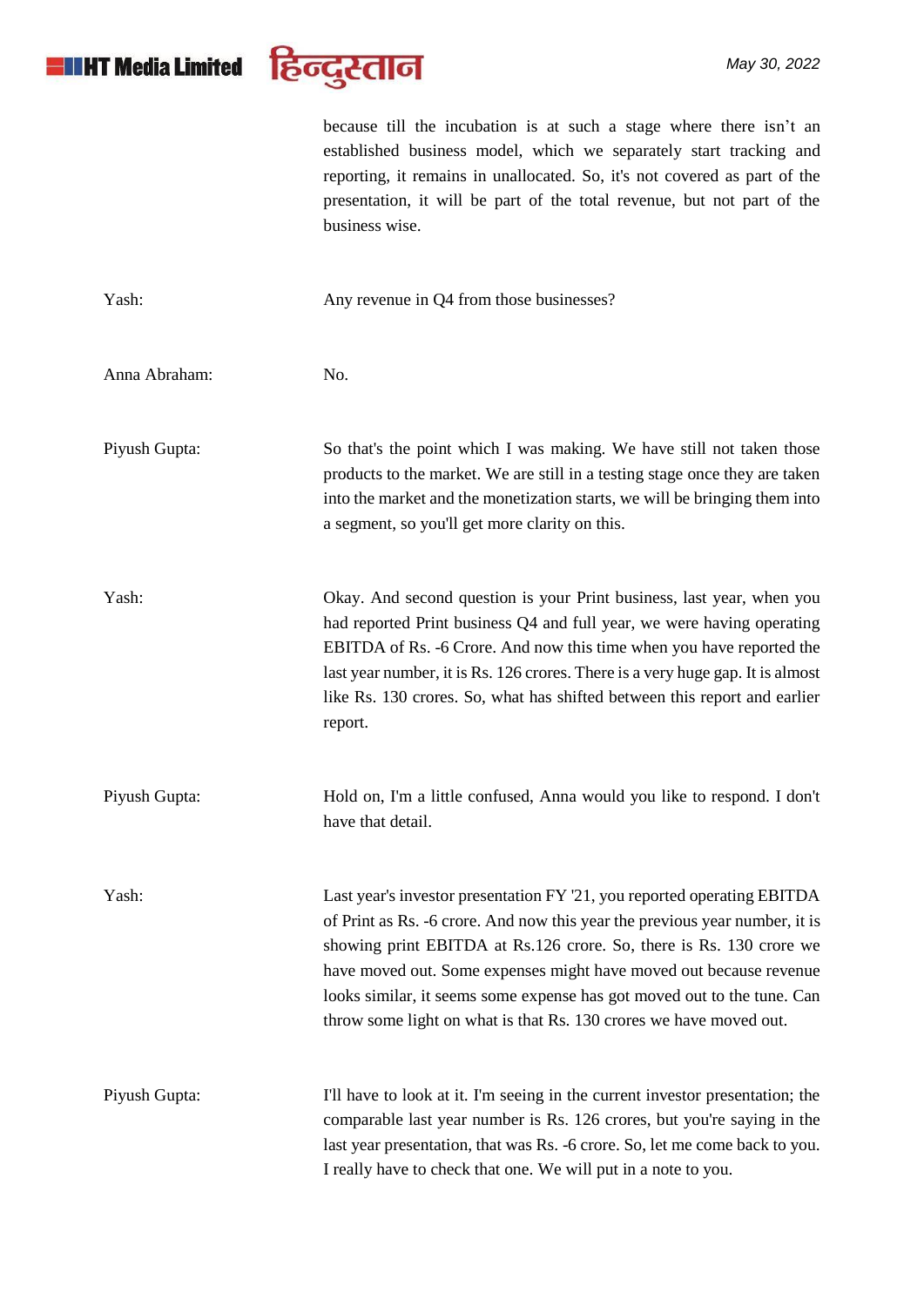

| Yash:         | Thank you, all the best.                                                                                                                                                                                                                                                                                                                                                                                                                                                                                                                                                                                                                                                                                                                                                                                                                                                                                                                                                                                                                                                                       |
|---------------|------------------------------------------------------------------------------------------------------------------------------------------------------------------------------------------------------------------------------------------------------------------------------------------------------------------------------------------------------------------------------------------------------------------------------------------------------------------------------------------------------------------------------------------------------------------------------------------------------------------------------------------------------------------------------------------------------------------------------------------------------------------------------------------------------------------------------------------------------------------------------------------------------------------------------------------------------------------------------------------------------------------------------------------------------------------------------------------------|
| Moderator:    | The next question is from the line of Mr. Mehul.                                                                                                                                                                                                                                                                                                                                                                                                                                                                                                                                                                                                                                                                                                                                                                                                                                                                                                                                                                                                                                               |
| Mehul:        | Pleasure to connect with you again. Actually, I have one question and one<br>observation to make. You shared that regarding Digicontent and HT<br>Digital media stream, you will have to go back to the shareholder with a<br>better proposal. Now my observation is that if you go back and look at<br>what commentary you gave 2-3 years ago, while demerging these<br>businesses, okay? The shareholders supported the proposal then to<br>demerge, taking your word at face value on why you want to demerge.<br>So that these businesses are in focus, that there was strategic intent in this<br>direction that these businesses should sustain themselves they would on<br>their own generate enough return to justify the demerger correct?                                                                                                                                                                                                                                                                                                                                            |
| Piyush Gupta: | Yes.                                                                                                                                                                                                                                                                                                                                                                                                                                                                                                                                                                                                                                                                                                                                                                                                                                                                                                                                                                                                                                                                                           |
| Mehul:        | Now that the shareholders have voted against the resolution to merge<br>these businesses, I think there needs to be a rethink on why? It is not that<br>in your proposal, you gave us a few shares lesser or few shares more that<br>shareholders will vote for or against the proposal. Management<br>commentary needs to be consistent. When you are demerging or merging<br>a business, there's to be a 10-year, 20-year outlook because businesses<br>can't deliver in 2 years or 3 years. The other thing is that you will lose<br>trust, on Digicontent, you have amortized some close to Rs 210-220<br>crores. Amortization is over. The book value is wiped out and now you<br>want to add that lower sort of apparent intrinsic value, you want to merge<br>it with media. Obviously, shareholders are not going to pass it. So, I think<br>before you come up with a better proposal to merge again, I would say,<br>2-3 years, build trust and then go back to the shareholders. I would urge<br>the Board to win our confidence back. It is just an observation and<br>suggestion. |
| Piyush Gupta: | No, no, I think that's a great point. So, let me just add to that. And you're<br>absolutely right. 3-4 years ago, when we had gone to the shareholders, we<br>had said why we want to demerge and we had given a certain commentary<br>and the shareholders agreed with us. They blessed the whole thing and it                                                                                                                                                                                                                                                                                                                                                                                                                                                                                                                                                                                                                                                                                                                                                                                |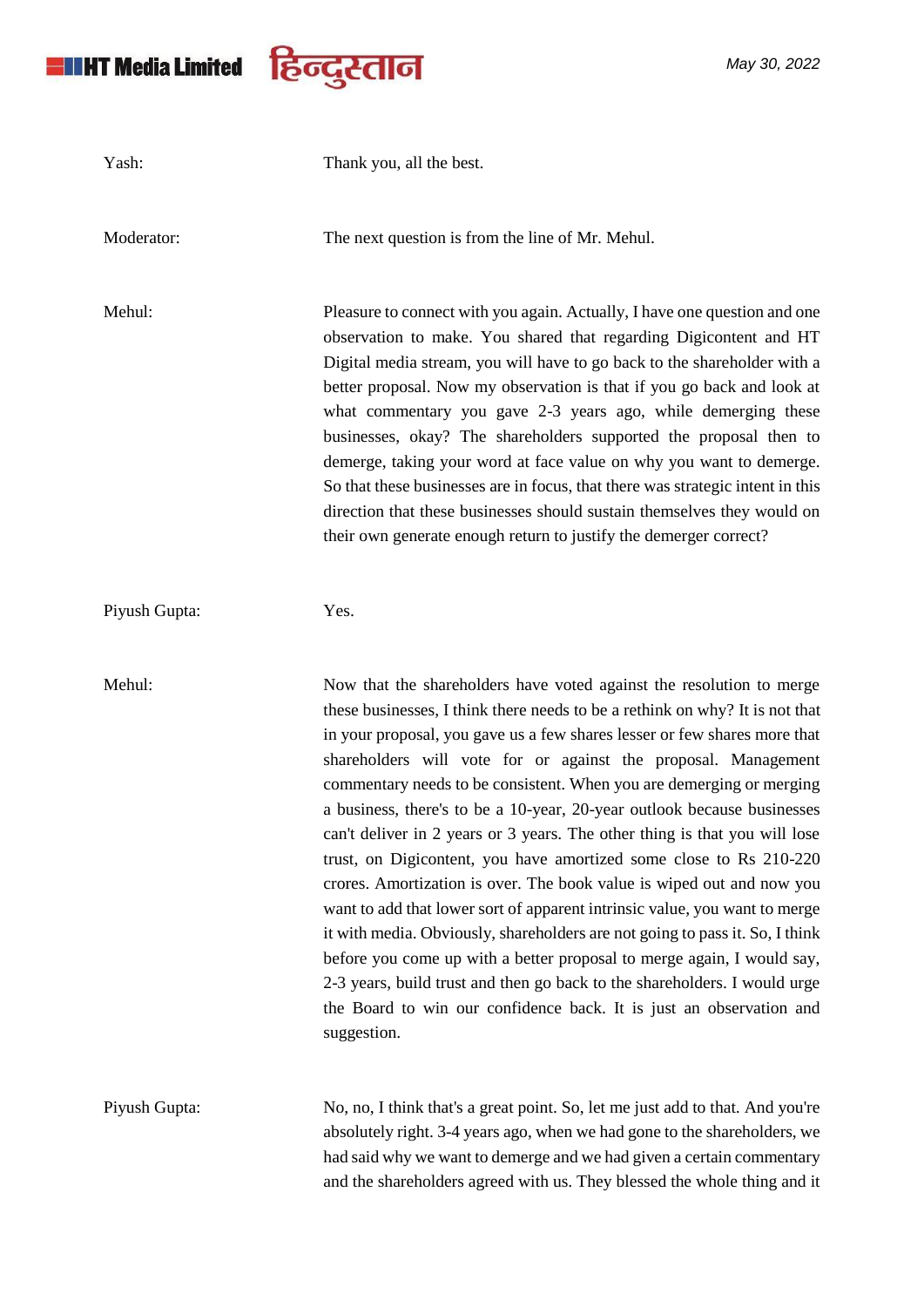

went ahead. Just look at the last 3-4 years performance of Digicontent Limited, I think we have lived up to what we have said. The business metrics all are pointing upward. However, there are 2 or 3 things that you'll have to understand and bear with me. One is the reality on the ground because this business is having such a strong tailwind, and COVID has only accelerated the tailwind. We, today, have an opportunity to grow these businesses much faster than what we are currently managing to grow. However, there is a lot of financial resources required for that. DCL on a stand-alone basis, does not have that kind of financial resources. To the best of our ability, we borrowed those resources from our sister concern, HT media, but that's a publicly traded company and they are minority shareholders also in that. So, I don't think this is a question of trust. I think what we saw, we've already done. As a matter of fact, what's happening is much bigger than what we had anticipated. And hence, we have an inner desire of doubling down on the initiative.

Why do you think we are incubating all these other businesses in HMVL? We are incubating all these other businesses in HMVL in spite of having a pure play digital company because we don't have those kinds of resources. Hence, we decided to go back to the shareholders and ask for those resources. Now, I will interface with all the shareholders again. Tell them what the reality is, numbers are bearing me out. Obviously, I can speak to you about what our outlook of the future market on Digital is. But you, as a consumer of various digital products in your personal capacity, your professional capacity already know that the digital has been reset basis COVID. And today, we have a golden opportunity because we've got a business, which is already showing a lot of promise in the last 3 years to double down, but we don't have the resources. We can postpone this journey. DCL is already a cash-generating company, basis the size they have, they can go incrementally, that's not a problem. But if you have to really double down, where do you get those resources from. That was really the underlying commentary and that's what we went to the shareholders saying, that look, the consumer preferences have changed post COVID very sharply, today all the consumers who are only legacy media consumers are asking for bundled products. There are finite amount of resources in DCL. If we merged this whole stuff, look, that's the whole reason.

I think if the shareholders want to take a little bit longer view this will be a win-win situation. But of course, if we have not told the story well, we are willing to tell it again, but I think that is the only story that we have.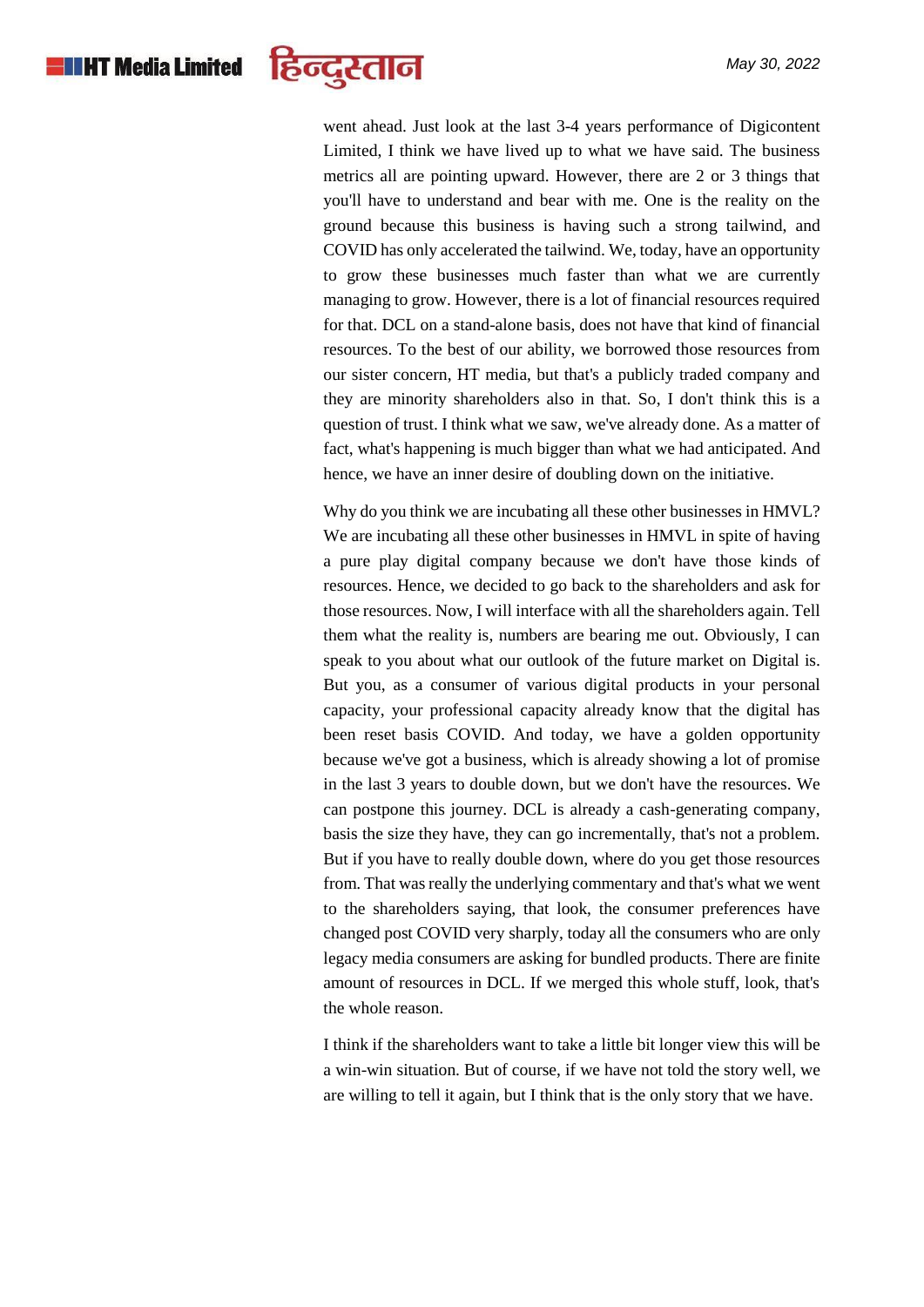# **ETHT Media Limited**



| Mehul:        | But the optics are terrible. If you see after amortizing Rs. 210 crores,<br>shareholders taking all the pain on Digicontent for almost 3 years. Now<br>you merge it at a ratio also that is bad. All the shareholders who have<br>trusted you and hung on to the share for 3 years after the demerger, it<br>looks very bad. It appears as if it was just done to take Rs. 210 crores out<br>of Digicontent. So anyhow, you rethink about.                                                                                                                                                                                                                                                                                                                                                                                                                                                                                                                                                                                                                           |
|---------------|----------------------------------------------------------------------------------------------------------------------------------------------------------------------------------------------------------------------------------------------------------------------------------------------------------------------------------------------------------------------------------------------------------------------------------------------------------------------------------------------------------------------------------------------------------------------------------------------------------------------------------------------------------------------------------------------------------------------------------------------------------------------------------------------------------------------------------------------------------------------------------------------------------------------------------------------------------------------------------------------------------------------------------------------------------------------|
| Piyush Gupta: | Look, I understand your point. Look, if it's only about the swap ratio,<br>those valuers that we got, the bankers who kind of put the fairness<br>opinion, I mean, we will call them back again. At the end of the day, we<br>will take the shareholders also along with us. But please understand the<br>minority shareholders sitting on both sides. So, it's not that we want to<br>kind of play with that ratio. That was never the intent. Why should that<br>be the intent? I mean from a majority shareholder point of view, it's mirror<br>shareholding, right? So, there is no inert desire, but the whole point was,<br>can we have enough resources to take this business from 1x to try to take<br>it to 5x rather than going from 1x to 1.5x to 2x and 2.5x. There is no other<br>reason. I mean, the swap ratios, whatever they be, will come out of the<br>valuation exercise. Honestly, that's the only intent that we have. But<br>anyway, I will engage with you, I will be coming down to Bombay and<br>we'll be talking to all the shareholders. |
| Mehul:        | No, no problem. Well, my best wishes on whatever you decide and hope<br>both companies have a bright future.                                                                                                                                                                                                                                                                                                                                                                                                                                                                                                                                                                                                                                                                                                                                                                                                                                                                                                                                                         |
| Piyush Gupta: | Thank you, I really appreciate.                                                                                                                                                                                                                                                                                                                                                                                                                                                                                                                                                                                                                                                                                                                                                                                                                                                                                                                                                                                                                                      |
| Mehul:        | Yes. Another question I had was, you said that on treasury-wise, you all<br>make PBT close to 10%. And therefore, you are justifying cash in your<br>hands. Now I think HT Media and Hindustan, I think for 2 - 3 years now,<br>you have not paid any dividend. So, the Board is making a statement that<br>money is better off in the hands of the company. Now even if you go back<br>to 2017 for Hindustan Media, HMVL, and you make INR 193 crores of<br>net profit. Your return on equity is going to be only 11%, 12%. So, is this<br>money better off in your hands at 10%, 11%, 12% of return on equity?<br>We're just trying to rethink, you don't want to do a buyback because you                                                                                                                                                                                                                                                                                                                                                                         |

might reach the threshold. You don't want to give the money back to shareholders. So where is the shareholder going to earn money from? Market is not rewarding you. So, either you delist the company, and give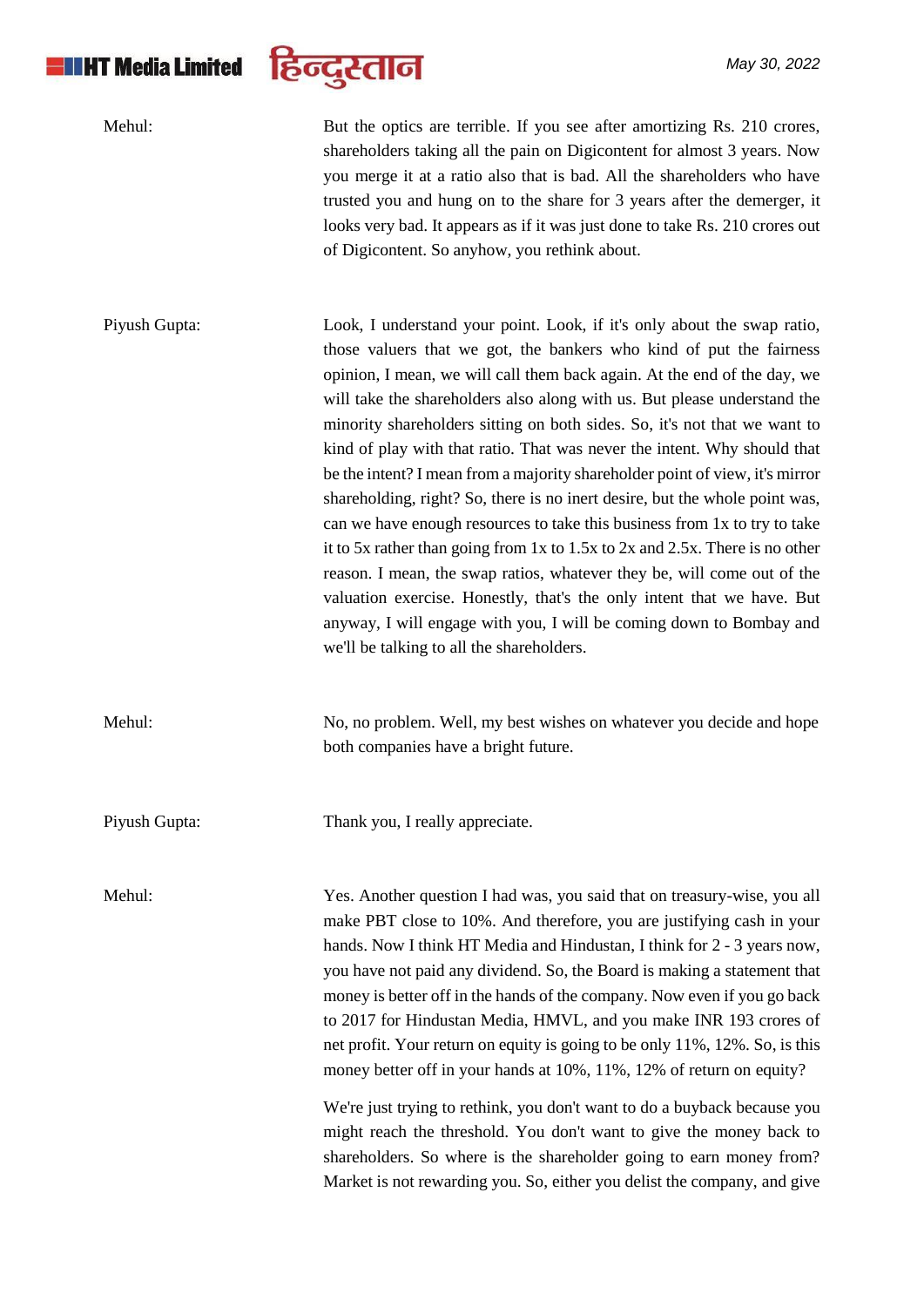## **HILHT Media Limited**



us value or you give us dividend and give value back to the shareholder. Some proposal has to be there to think of the minority shareholders. So, I would request the Board to rethink on giving a token dividend. Let some money come back to the shareholder because at this rate, your equity will keep getting bloated. The return on equity will never look good. Market will never value it. Some thought is required on the capital that the company is holding back. Piyush Gupta: I think your point on dividend has been made. As I've said in the past, I will take it forward to the Board. But what I can tell you at this point in time, we have a plan to make substantial commitments of capital in HMVL behind these future-facing businesses. But there is enough cash, and I take your point. I will again put it in front of Board. Moderator: The next question is from the line of Mr. Hari. Hari: Yes. My questions are regarding the news aggregators, they're getting much higher valuations than us, like is there any strategy to get into that space like news aggregation? And the other question is regarding online Ad share, which we are losing from the past due to this online space. Is there any strategy to claw back some market share? Piyush Gupta: First, on the aggregators, the news aggregation business, Hari, I'd like to say you should wait for some time. We have some businesses that we are thinking. I can't exactly say whether they will be in the news aggregation segment. And I absolutely understand that the market is rewarding or giving them a very high valuation. Obviously, we would also like to have very high valuation. Hence, we are incubating new businesses. As far as losing share on the online space. Look, I mean I don't know how you calculated that number. But on the online digital news medium, worldwide, the regulators are having a look at the big companies like Google and Facebook, including our own regulators. Of course, we are participating in those conversations. How that goes forward is really up to the regulators and the legislators. But we are engaging with both Google and Facebook on one side and regulators on the other to have a fair share which has not been coming back to the OEMs like us and was being taken by these big companies. So, we are engaging with the government and see what does happen in that area.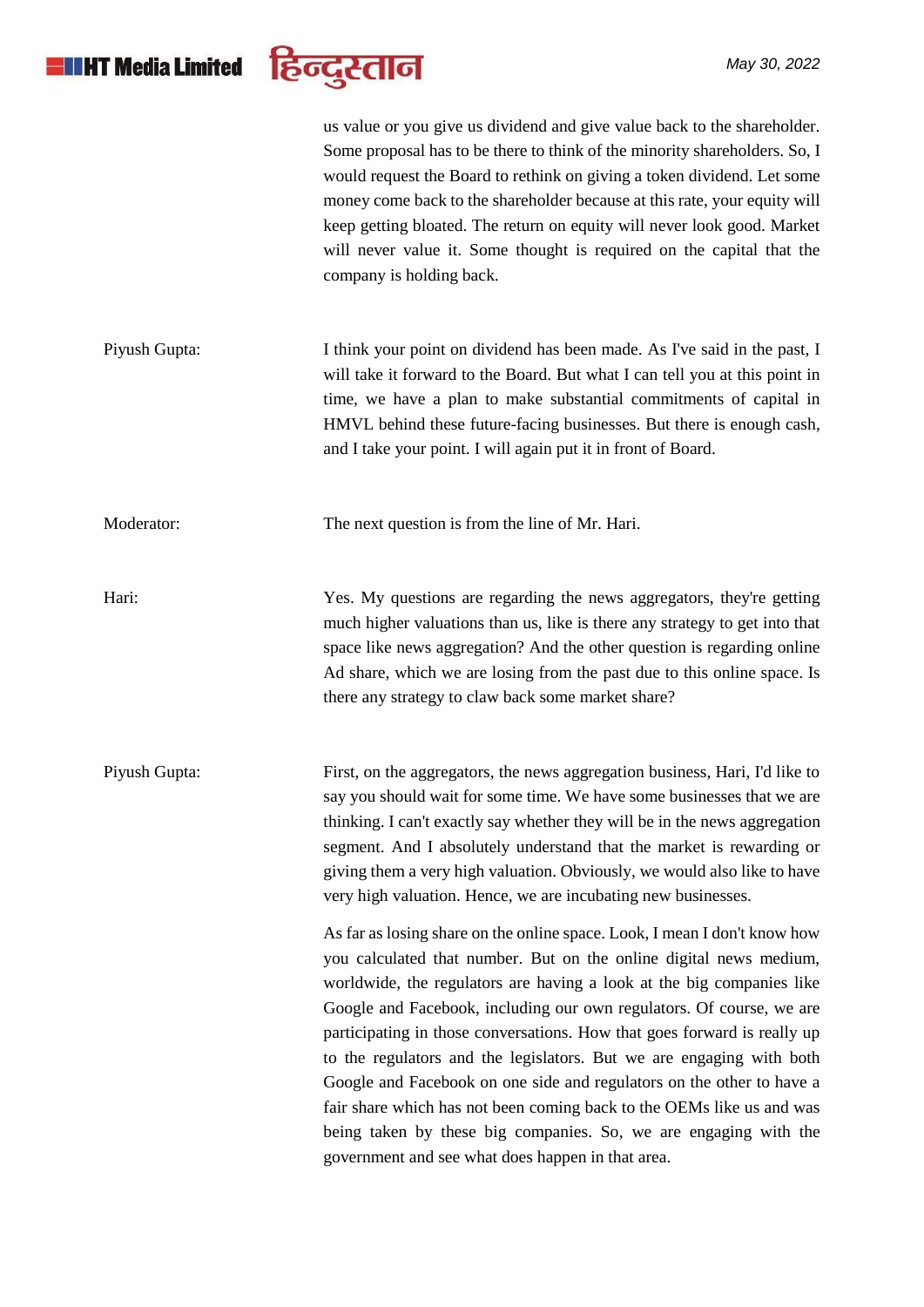

*May 30, 2022*

| Moderator:    | The next question is from the line of Mr. Yash.                                                                                                                                                                                                                                                                                                                                                                                                                                                                                                                                                                                                                                                                                                                                                                                                                                                                                                                                                                                                                                                                                                                                                                                                                                                                                                                                                                                                                                                                                                                                                                                                                                                                              |
|---------------|------------------------------------------------------------------------------------------------------------------------------------------------------------------------------------------------------------------------------------------------------------------------------------------------------------------------------------------------------------------------------------------------------------------------------------------------------------------------------------------------------------------------------------------------------------------------------------------------------------------------------------------------------------------------------------------------------------------------------------------------------------------------------------------------------------------------------------------------------------------------------------------------------------------------------------------------------------------------------------------------------------------------------------------------------------------------------------------------------------------------------------------------------------------------------------------------------------------------------------------------------------------------------------------------------------------------------------------------------------------------------------------------------------------------------------------------------------------------------------------------------------------------------------------------------------------------------------------------------------------------------------------------------------------------------------------------------------------------------|
| Yash:         | Can you throw some light on this Ad against Equity business of yours. It<br>seems now a lot of investment, again, is happening from HMVL. Can you<br>throw some light how we are structuring the ad against equity business?                                                                                                                                                                                                                                                                                                                                                                                                                                                                                                                                                                                                                                                                                                                                                                                                                                                                                                                                                                                                                                                                                                                                                                                                                                                                                                                                                                                                                                                                                                 |
| Piyush Gupta: | Thank you very much. I think it's a fair question. Yes, it's not like a lot of<br>investments are now again happening from HMVL. For the last couple of<br>years, we have been doing this entire business from HMVL only. Earlier<br>5 - 7 years ago, we used to do this business from HTML only and for the<br>last couple of years, we are doing only from HMVL. How they are<br>structured is very simple. Think of it as a classical investment<br>arrangement that we have, except just replace cash with ad space. So, we<br>are doing the classical valuation in private or public companies. Public is,<br>of course, much simpler than private company. We are putting our<br>productive covenants and our rights package to protect our rights. We are<br>then going into long-term deals with these potential advertisers who are<br>either not advertising on any of our properties or whose market share is<br>much less trying to get that whole thing up. After the diligence is done,<br>we are getting into the shareholders' agreement, we are signing off the<br>agreement including the ad agreement and then the advertisement begins<br>for the next 3-4 years. And then obviously, the overall overarching thing<br>is, that we are hopefully expecting to have a decent IRR on our<br>investment. So, it's a classical investment model, happening only through<br>HMVL, and all our platforms are available to these advertisers, the ones<br>where we go in and invest. And hence, we are extending our market share<br>with these either new advertisers or with existing advertisers, we're taking<br>up our market share. That's the underlying philosophy. Does that clarify<br>your question? |
| Yash:         | Yes. But one more question, we are seeing there is a very big hit, which<br>is coming under OCI i.e. other comprehensive income and then you have<br>this forfeiture income, which you keep on showing now it is almost to the<br>tune of Rs. 56 crores. That means what, these deals are not worth and then<br>you decide to forfeit.                                                                                                                                                                                                                                                                                                                                                                                                                                                                                                                                                                                                                                                                                                                                                                                                                                                                                                                                                                                                                                                                                                                                                                                                                                                                                                                                                                                       |
| Piyush Gupta: | Not exactly. Look, accounting runs in a slightly different way. There are<br>multiple lines in the P&L and balance sheet that gets impacted for                                                                                                                                                                                                                                                                                                                                                                                                                                                                                                                                                                                                                                                                                                                                                                                                                                                                                                                                                                                                                                                                                                                                                                                                                                                                                                                                                                                                                                                                                                                                                                              |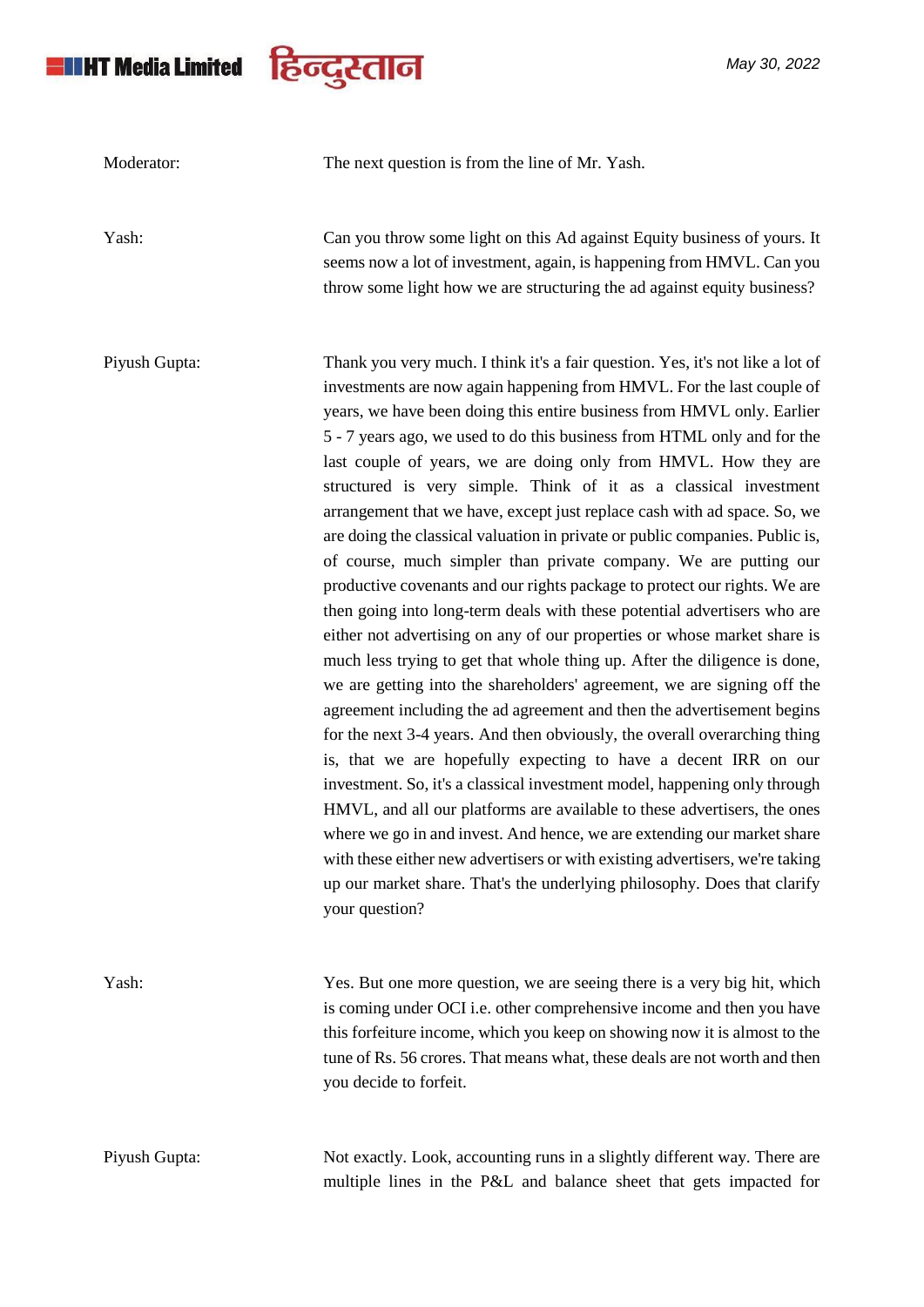# **HILHT** Media Limited



accounting. So where does the forfeiture income come from? There are contractual obligations on the counterparty to use certain level of advertisement within phased manner. These are 5-year agreements. There are some terms. So, if a particular counterparty does not use certain level of advertising, that advertising is liable to be forfeited and there's a conversation which happens here.

Now on the other side, this whole piece around OCI, typically comes when we exercise our various options. We use different instruments to invest. It could be a convertible instrument; the valuations could be marked to the next round of fundraising. So, there's a certain way in which accounting kicks in when you convert CCPS to, let's say, equity and those things go into different lines. So, don't think that these investments are worthless and hence, we are taking a charge there. But that's the way the accounting works.

The only thing is we are waiting for the liquidity event right now. Once we have a line of sight that the liquidity event will happen in the next 6 months or 1 year, we would like to convert our right to invest into pure equity so that we can get an exit and hence certain accounting lines get impacted. It doesn't mean at all that these investments are worthless at all.

| Yash:           | So Piyush, out of the ad revenue that you have, how much of this revenue<br>is coming from ad against equity percentage-wise, if you can give rough<br>figures?                                                                                                                                                                                                                             |
|-----------------|---------------------------------------------------------------------------------------------------------------------------------------------------------------------------------------------------------------------------------------------------------------------------------------------------------------------------------------------------------------------------------------------|
| Piyush Gupta:   | Less than 10%.                                                                                                                                                                                                                                                                                                                                                                              |
| Moderator:      | The next question is from the line of Mr. Vishal Bagadia                                                                                                                                                                                                                                                                                                                                    |
| Vishal Bagadia: | Sir, if you could share the realization per copy for English and Hindi for<br>the fourth quarter as well as the full financial year.                                                                                                                                                                                                                                                        |
| Piyush Gupta:   | Vishal, it's competitively sensitive data. I can only tell you that the<br>realization per copy for the fourth quarter and indeed for the full year is<br>on an uptick. Not just us but the industry as a whole is passing on some<br>part of the increased input prices to the readers. But I wouldn't like to<br>speak out that number because it's a competitively very sensitive thing. |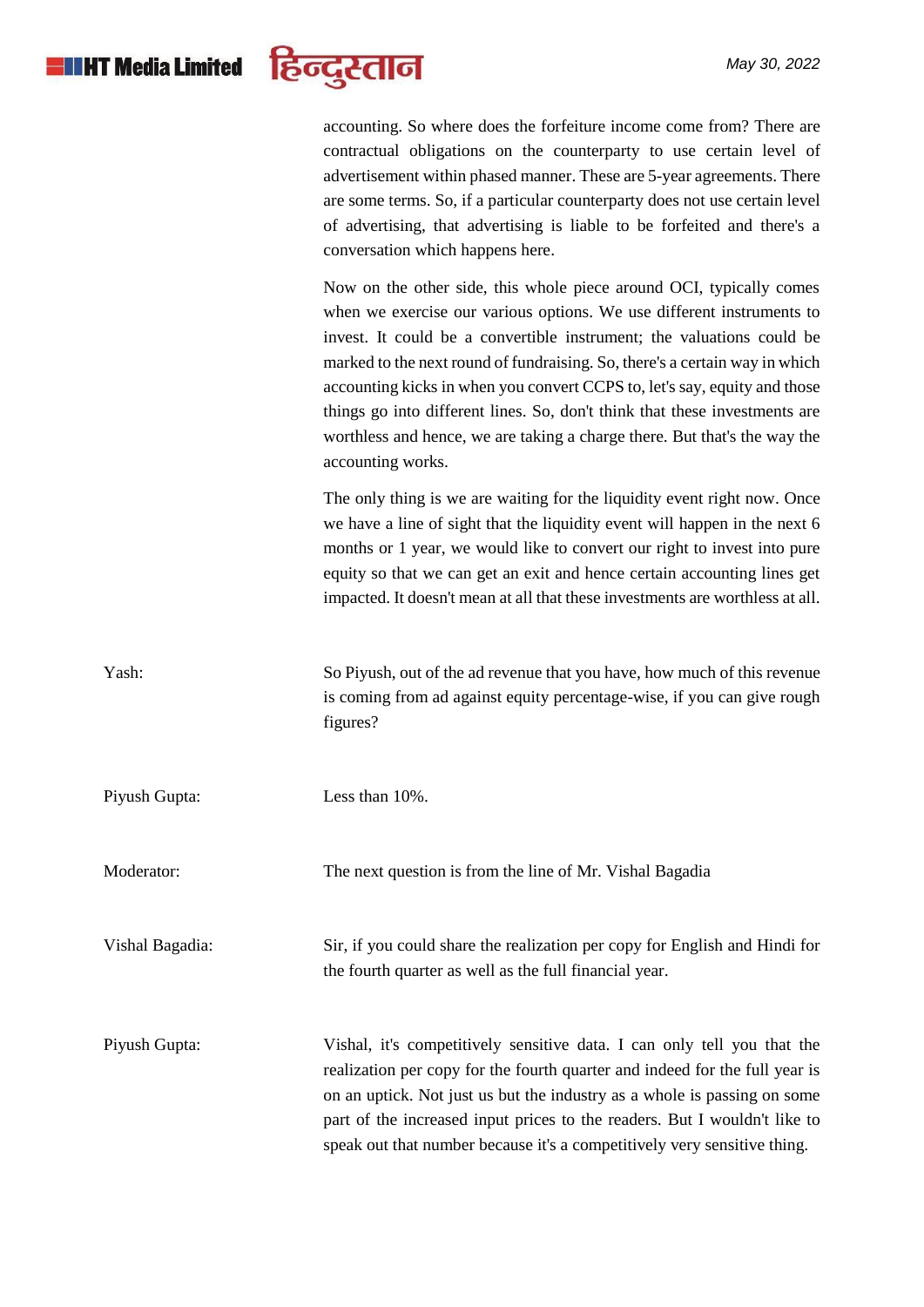

| Vishal Bagadia: | Yes, no problem, Sir. And, on the near term, are we seeing that the prices<br>would go up or would remain to similar levels as of now?                                                                                                                                                                                                                                                                                                                                                                                      |
|-----------------|-----------------------------------------------------------------------------------------------------------------------------------------------------------------------------------------------------------------------------------------------------------------------------------------------------------------------------------------------------------------------------------------------------------------------------------------------------------------------------------------------------------------------------|
| Piyush Gupta:   | Are you talking about realization or are you talking about newsprint<br>prices?                                                                                                                                                                                                                                                                                                                                                                                                                                             |
| Vishal:         | Newsprint prices.                                                                                                                                                                                                                                                                                                                                                                                                                                                                                                           |
| Piyush Gupta:   | Vishal, I was telling to a fellow participant here. We believe, given the<br>confluence of multiple things at this point in time, the macro situation and<br>the geopolitical situation that this commodity cycle will remain escalated<br>at least for the next couple of quarters. So, we believe that the pain will<br>continue for the next 2 quarters. After that, it should stabilize and start<br>coming down.                                                                                                       |
| Moderator:      | The next question is from the line of Mr. Hari.                                                                                                                                                                                                                                                                                                                                                                                                                                                                             |
| Hari:           | Sir, due to COVID, the physical readership has gone down a lot. Is there<br>any company specific strategy to increase the physical readership again?                                                                                                                                                                                                                                                                                                                                                                        |
| Piyush Gupta:   | Yes, that's a good question, So, if you break down this whole pandemic<br>after the first day, which was really in 2020, the copies itself came down<br>very sharply. And as you know, the readership is a derived number out of<br>the number of copies. Right now, at a broad level between English and<br>Hindi, our copies are already tracking to between 70% to 80% of the pre-<br>COVID levels depending upon which particular edition, which particular<br>city or town etc. Readership is therefore tracking back. |
|                 | We are in a situation where we are gradually building up our copies. So,<br>I don't think readership per copy has gone down. What happened is the<br>copies itself went down and hence the readership went down. I believe<br>now this year, we will be covering that delta which has remained from a<br>pre-COVID level. A substantial part of that would be covered this year,<br>and the leadership will also hopefully come to a pre-COVID level or near<br>by the pre-COVID level by the end of this fiscal.           |